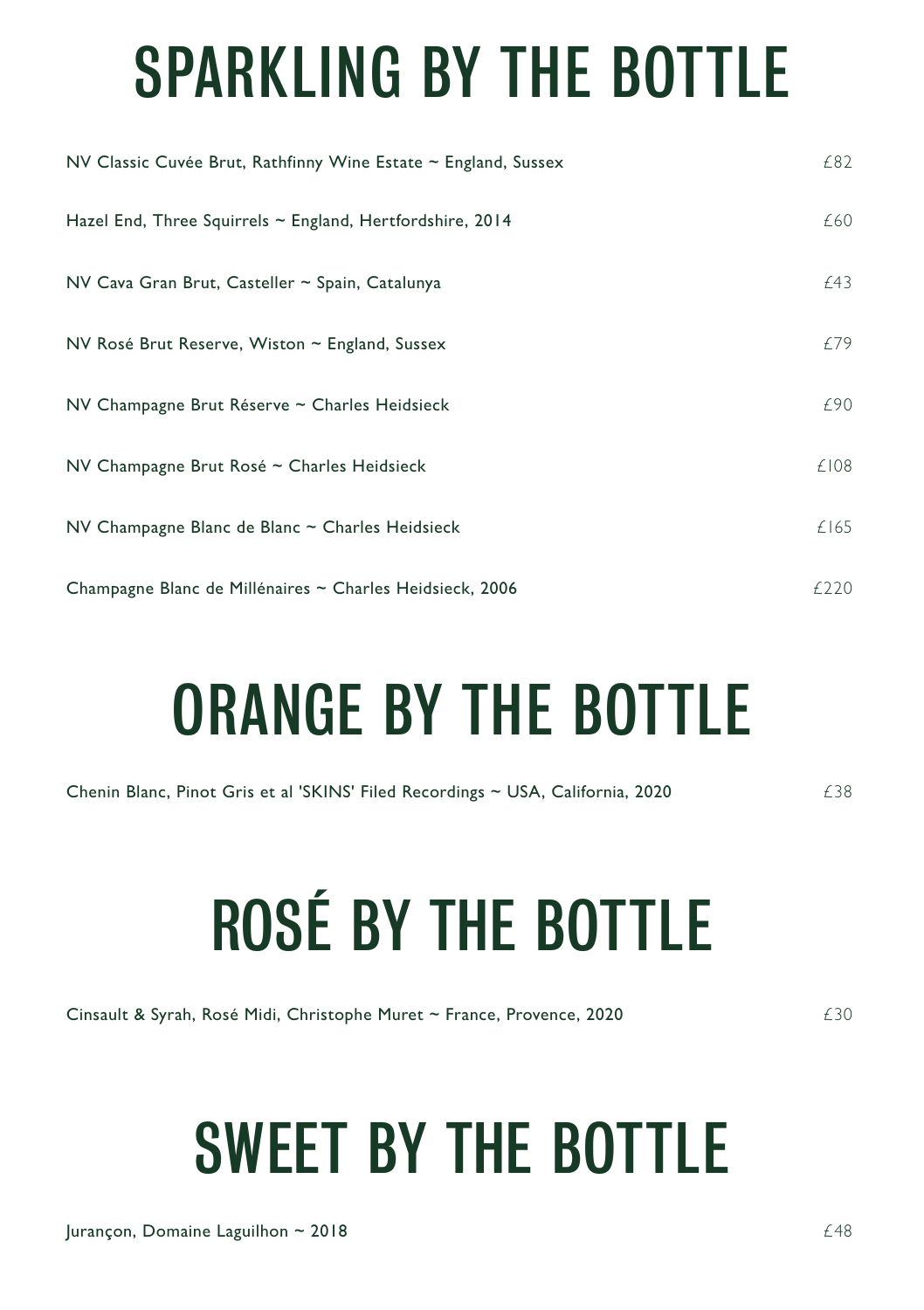## WINE BY THE GLASS

| SPARKLING                                                                                                                                   | 125ml    |       |
|---------------------------------------------------------------------------------------------------------------------------------------------|----------|-------|
| NV Cava Gran Brut, Casteller ~ Spain, Catalunya<br>Zippy & Refreshing. 24 months lees aged. Baked green apples                              | £6.5     |       |
| NV Rosé Brut Reserve, Wiston ~ England, Sussex<br>Rhubarb compote. Redcurrants. One of the very best English wines                          | £12      |       |
| NV Champagne Brut Reserve Charles Heidsieck ~ France, Champagne                                                                             | £15      |       |
| WHITE                                                                                                                                       | 175ml    | 500ml |
| Trebbiano, Guiliana Vicini ~ Italy, Abruzzo, 2019<br>Ripe Golden pears. Wild herbs. Great with seafood pasta                                | £8       | £23   |
| Muscadet Sur Lie, Château du Coing ~ France, Loire, 2019<br>Everyone's favourite holiday wine. Oyster shells & fresh lemon                  | £8.5     | £24   |
| Grüner Veltliner, Pfaffl ~ Austria, Niederösterreich, 2020<br>Aromatic & interesting. White pepper with tropical fruits - loves spice       | $f$      | £31   |
| Picpoul de Pinet, Christophe Muret ~ France, Langeuedoc, 2021<br>The lip-smacker. Very refreshing. Great with rich fish dishes              | £10      | £29   |
| Albariño, Azevedo ~ Portugal, Vinho Verde, 2021<br>Texture, weight and precision for Green Spain. For the wine lovers                       | £9       | £26   |
| Chardonnay, Red Claw ~ Australia, Mornington Peninsula, 2018<br>Freshly baked buttery biscuits. Well balanced. Great value                  | £12.50   | £36   |
| ORANGE                                                                                                                                      | $175$ ml | 500ml |
| Chenin Blanc, Pinot Gris et al 'SKINS' Filed Recordings ~ USA, California, 2020<br>Gentle. lightly textured salmon hued wine                | £10      | £29   |
| ROSÉ                                                                                                                                        | 175ml    | 500ml |
| Cinsault & Syrah, Rosé Midi, Christophe Muret ~ France, Provence, 2021<br>Perfectly paired with our terrace. Pale, dry & fresh strawberries | £8       | £23   |
| SWEET                                                                                                                                       | 175ml    | 500ml |
| Jurançon, Domaine Laguilhon, 2018 ~100ml<br>Seville marmalade & dried apricots                                                              | £7.5     |       |
| RFD                                                                                                                                         | 175ml    | 500ml |
| Montepulciano d'Abruzzo, Guiliana Vicini ~ Italy, Abruzzo, 2020<br>Very well made modern style of Monty. Pure tart red cherries             | £8       | £23   |
| Beaujolais Villages, Jean-Marc Burgaud ~ France, Burgundy, 2020<br>Light, elegant and very juicy. High quality bojo from one of the best    | £П       | £3 I  |
| Pinot Noir Soli, Miroglio ~ Bulgaria, Thrace, 2019<br>Amazing value for money. Elegant Pinot Noir from a lesser known region                | £9.5     | £27   |
| Syrah, Christophe Muret ~ France, Languedoc, 2020<br>Warmth and black pepper spice. Ripe blackberries and long finish                       | £9       | £26   |
| Rioja, Dominio do Cárabo (Magnum) ~ Spain, Rioja, 2016<br>Everything's better from a magnum. Iconic Rioja producer                          | £8.5     | £24   |
| Cab Sauvignon & Cab Franc 'Extraordinaire', Alphabetical ~ South Africa, 2020<br>Ripe damsons and dark chocolate. Maverick winemakers       | £10      | £29   |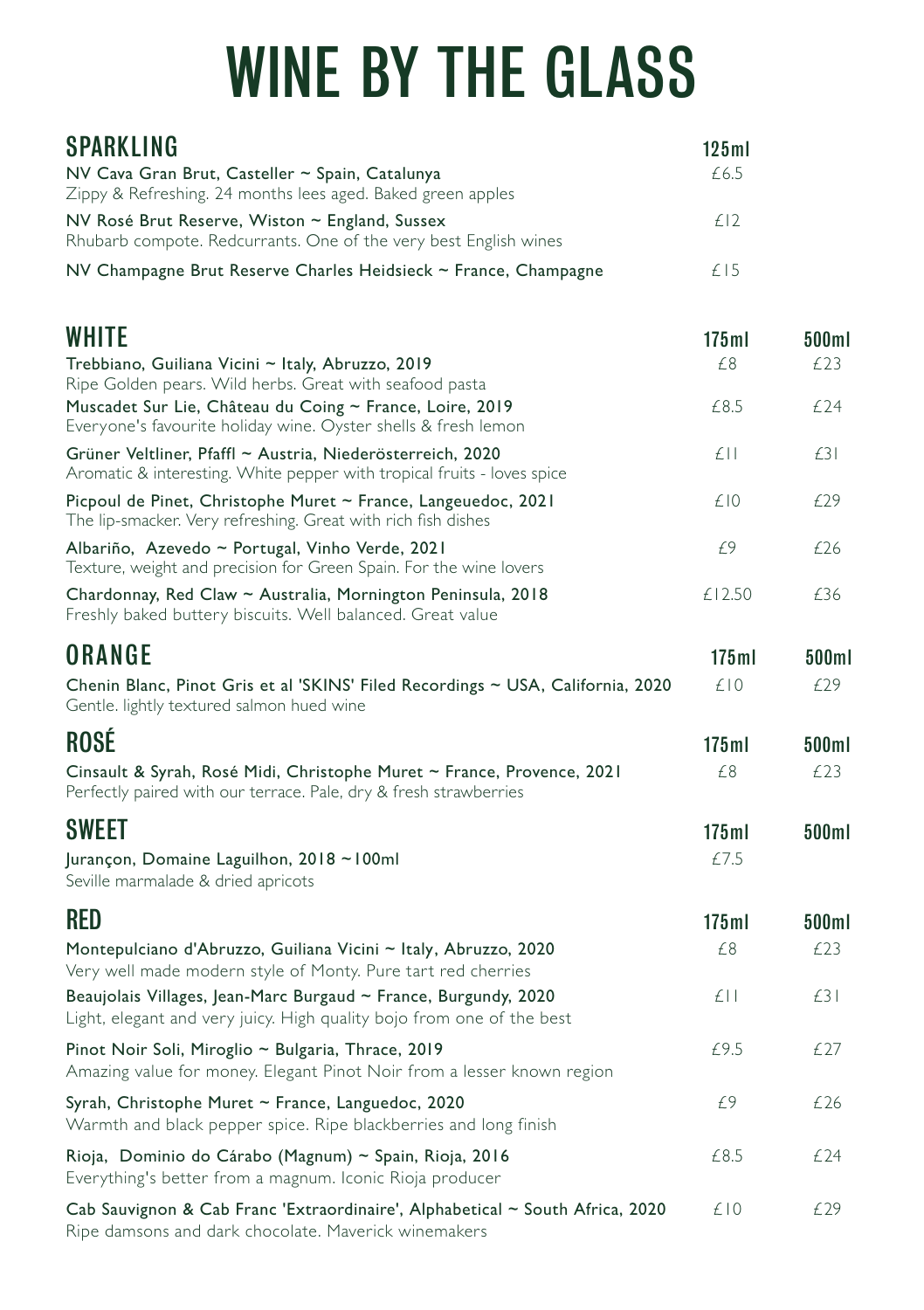## WHITE BY THE BOTTLE

### THIRST QUENCHING

#### Refreshing and citrus driven

| Trebbiano d'Abruzzo, Guiliana Vicini ~ Italy, Abruzzo, 2020         | f 28 |
|---------------------------------------------------------------------|------|
| Bacchus, Hazel End $\sim$ England, Hertfordshire, 2015              | F35  |
| Sauvignon Blanc, Little Beauty $\sim$ New Zealand, Canterbury, 2021 | f40  |
| Muscadet Sur Lie, Château du Coing ~ France, Loire, 2019            | F32  |

### OPULENT

#### Richer more full-bodied style of wine

| Riesling, Saurwein ~ South Africa, Elgin, 2020               | f 53 |
|--------------------------------------------------------------|------|
| Grüner Veltliner, Pfaffl ~ Austria, Niederösterreich, 2020   | f42  |
| Albariño, Azevedo ~ Portugal, Vinho Verde, 2021              | £34  |
| Chardonnay, Red Claw ~ Australia, Mornington Peninsula, 2018 | £47  |
| Riesling, Trimbach $\sim$ France, Alsace 2018                | £70  |

### ELEGANT

#### Well rounded, balanced and more classical style of wine

| Sauvignon Blanc Sancerre Sauterea ~ France, Loire, 2019         | f 54 |
|-----------------------------------------------------------------|------|
| Pouilly-Fuissé, Domaine La Soufrandise ~ France, Burgundy, 2020 | £45  |

## MAVERICKS

#### Winemakers that do things a little different, using unusual techniques, grapes and terroir

| Picpoul de Pinet, Christophe Muret $\sim$ France, Langeuedoc, 2020 | F38. |
|--------------------------------------------------------------------|------|
| Rioja Blanco, Ruiz Jimenez ~ Spain, Rioja, 2018                    | £35  |
| Chenin Blanc 'Glouglou', Sablets ~ France, Loire, 2019             | f 44 |